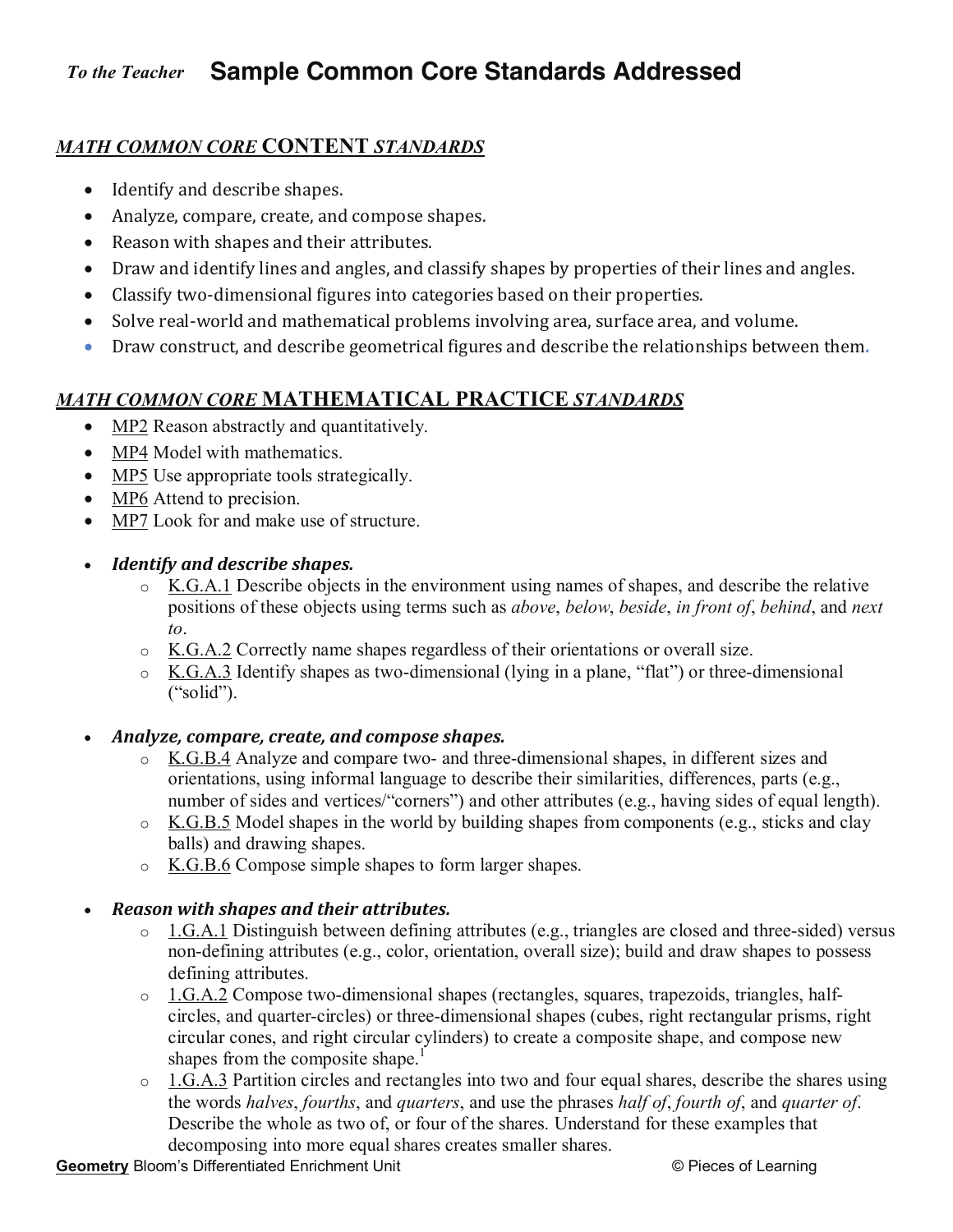- o 2.G.A.1 Recognize and draw shapes having specified attributes, such as a given number of angles or a given number of equal faces.<sup>1</sup> Identify triangles, quadrilaterals, pentagons, hexagons, and cubes.
- o 2.G.A.2 Partition a rectangle into rows and columns of same-size squares and count to find the total number of them.
- o 2.G.A.3 Partition circles and rectangles into two, three, or four equal shares, describe the shares using the words halves, thirds, half of, a third of, etc., and describe the whole as two halves, three thirds, four fourths. Recognize that equal shares of identical wholes need not have the same shape.
- o 3.G.A.1 Understand that shapes in different categories (e.g., rhombuses, rectangles, and others) may share attributes (e.g., having four sides), and that the shared attributes can define a larger category (e.g., quadrilaterals). Recognize rhombuses, rectangles, and squares as examples of quadrilaterals, and draw examples of quadrilaterals that do not belong to any of these subcategories.
- $\circ$  3.G.A.2 Partition shapes into parts with equal areas. Express the area of each part as a unit fraction of the whole. *For example, partition a shape into 4 parts with equal area, and describe the area of each part as 1/4 of the area of the shape*.
- *Draw and identify lines and angles, and classify shapes by properties of their lines and angles.* 
	- o 7.G.A.1 Solve problems involving scale drawings of geometric figures, including computing actual lengths and areas from a scale drawing and reproducing a scale drawing at a different scale.
	- $\circ$  7.G.A.2 Draw (freehand, with ruler and protractor, and with technology) geometric shapes with given conditions. Focus on constructing triangles from three measures of angles or sides, noticing when the conditions determine a unique triangle, more than one triangle, or no triangle.
- *Classify two-dimensional figures into categories based on their properties.* 
	- $\circ$  5.G.B.3 Understand that attributes belonging to a category of two-dimensional figures also belong to all subcategories of that category. For example, all rectangles have four right angles and squares are rectangles, so all squares have four right angles.
	- o 5.G.B.4 Classify two-dimensional figures in a hierarchy based on properties.
- *Solve real-world and mathematical problems involving area, surface area, and volume.*

**Many of the CCSS appear at each grade level 3rd – 8th. Below is a sampling of CCSS appropriate for all Bloom's Differentiated Enrichment Units. Apply your appropriate grade-level standards.** 

#### *READING*

#### **Key Ideas and Details**

- 3.RIT.1 Ask and answer questions to demonstrate understanding of a text, referring explicitly to the text as the basis for the answers.
- 3.RIT.2. Determine the main idea of a text; recount the key details and explain how they support the main idea.
- 3.RIT.7 Use information gained from illustrations and the words in a text to demonstrate understanding of the text.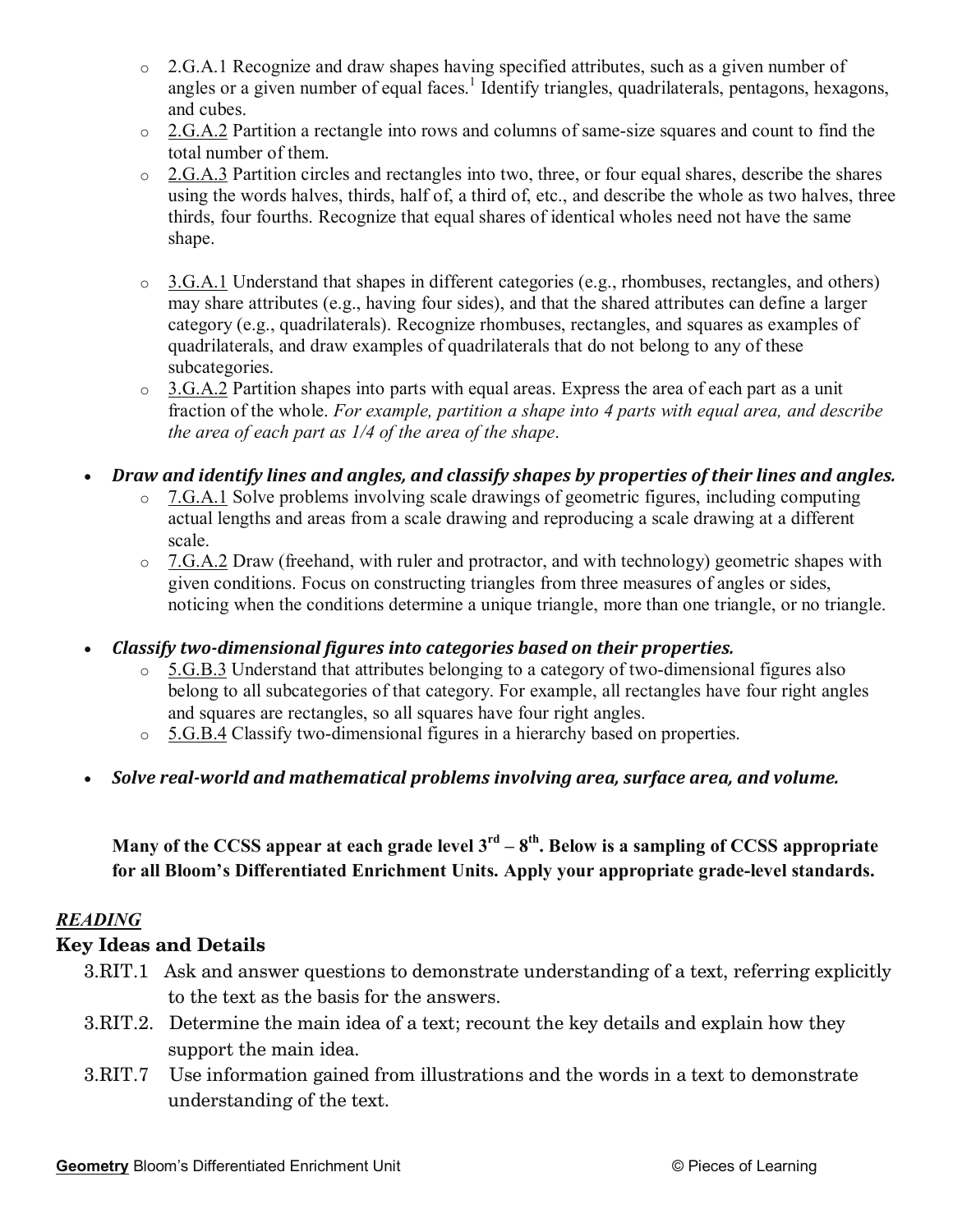- ALL Grade levels: RIT.10. By the end of the year, read and comprehend informational texts, including history/social studies, science, and technical texts.
- 5.RIT.9 Integrate information from several texts on the same topic in order to write or speak about the subject knowledgeably.

## **Craft and Structure**

- 3.RIT.4 Determine the meaning of general academic and domain-specific words and phrases in a text relevant to a grade level topic or subject area.
- 3.RIT.5. Use text features and search tools to locate information relevant to a given topic efficiently.

#### **Integration of Knowledge and Ideas**

## **Grade 3**

3.RIT.7 Use information gained from illustrations and the words in a text to demonstrate understanding of the text.

# **Grade 4**

4.RIT.7 Interpret information presented visually, orally, or quantitatively and explain how the information contributes to an understanding of the text in which it appears.

## **Grade 5**

5.RIT.7 Draw on information from multiple print or digital sources, demonstrating the ability to locate an answer to a question quickly or to solve a problem efficiently.

## *SPEAKING AND LISTENING*

#### **Presentation of Knowledge and Ideas**

- 3.SL.4 Report on a topic or text, tell a story, or recount an experience with appropriate facts and relevant, descriptive details, speaking clearly at an understandable pace.
- 8.SL.3 Delineate a speaker's argument and specific claims, evaluating the soundness of the reasoning and relevance and sufficiency of the evidence and identifying when irrelevant evidence is introduced.

## *LANGUAGE*

## **Conventions of Standard English**

- 3.L.1 Demonstrate command of the conventions of standard English grammar and usage when writing or speaking.
- 3.L.2 Demonstrate command of the conventions of standard English capitalization, punctuation, and spelling when writing.

## **Vocabulary Acquisition and Use**

- 3.L.4 Determine or clarify the meaning of unknown and multiple-meaning word and phrases based on grade level reading and content, choosing flexibly from a range of strategies.
- 3.L.5 Demonstrate understanding of word relationships and nuances in word meanings.